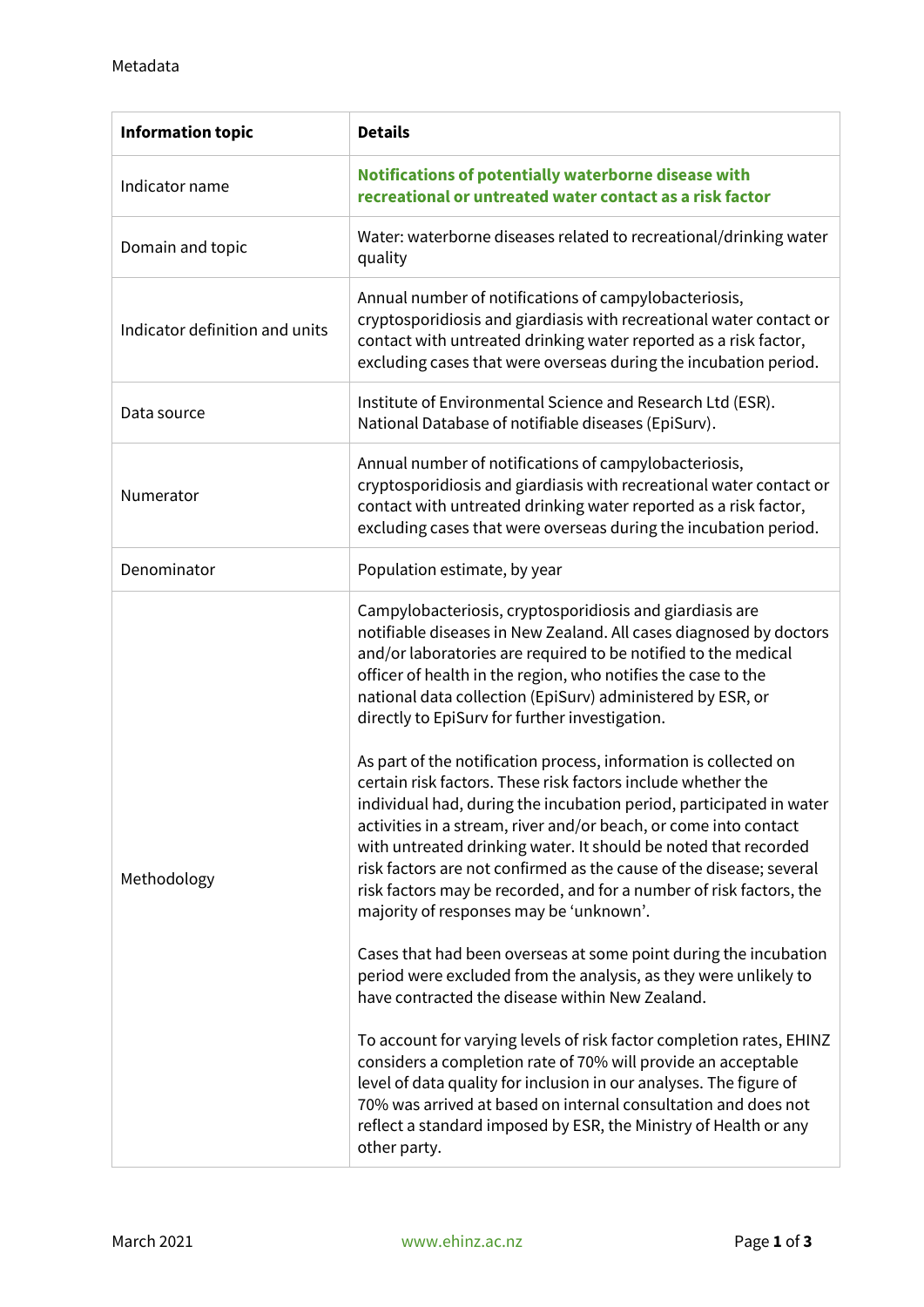|                                    | The PHU associated with each DHB was determined by each PHU's<br>covered districts (as listed by the Ministry of Health) and other<br>details included on their respective websites. For more<br>information, see: https://www.health.govt.nz/new-zealand-<br>health-system/key-health-sector-organisations-and-<br>people/public-health-units/public-health-unit-contacts |
|------------------------------------|----------------------------------------------------------------------------------------------------------------------------------------------------------------------------------------------------------------------------------------------------------------------------------------------------------------------------------------------------------------------------|
| Time period and time scale         | Annual, from 2001 onwards                                                                                                                                                                                                                                                                                                                                                  |
| Population coverage                | National                                                                                                                                                                                                                                                                                                                                                                   |
| <b>Spatial Coverage</b>            | National and by DHB                                                                                                                                                                                                                                                                                                                                                        |
| Measures of frequency              | - Annual number of campylobacteriosis, cryptosporidiosis and<br>giardiasis notifications with risk factor notifcations<br>- Age-adjusted rate of campylobacteriosis, cryptosporidiosis and                                                                                                                                                                                 |
|                                    | giardiasis notifications with risk factor notifications per 100,000<br>population.                                                                                                                                                                                                                                                                                         |
|                                    | - Proportion of notified cases of campylobacteriosis,<br>cryptosporidiosis and giardiasis with risk factor information<br>included                                                                                                                                                                                                                                         |
| Confidence interval<br>methodology | Byar's approximations for calculating the 95% confidence interval<br>for rates of events were used (Eayres 2008).                                                                                                                                                                                                                                                          |
| Limitations of indicator           | - Not all notifiable diseases that have a possible contamination<br>route through water were analysed for this indicator. For instance,<br>salmonellosis, typhoid/paratyphoid fever, hepatitis A, yersiniosis,<br>shigellosis, gastroenteritis are not considered.                                                                                                         |
|                                    | Risk factors are not confirmed as the cause of the disease.                                                                                                                                                                                                                                                                                                                |
| Limitations of data source         | - This indicator only includes notified cases and will be<br>underestimating the total burden of these diseases. Most un-<br>notified cases will be undiagnosed (i.e. the person who was ill<br>neither saw a doctor nor visited a hospital, or the diagnostic test<br>was not performed).                                                                                 |
|                                    | - Cases that did not report a risk factor may not be included in the<br>relevant analyses.                                                                                                                                                                                                                                                                                 |
| Created by                         | Environmental Health Intelligence New Zealand                                                                                                                                                                                                                                                                                                                              |
| <b>Related indicators</b>          | - Notifications of campylobacteriosis, cryptosporidiosis and<br>giardiasis (excluding cases who were overseas during incubation<br>period)<br>- Faecal indicator bacteria at recreational bathing sites                                                                                                                                                                    |